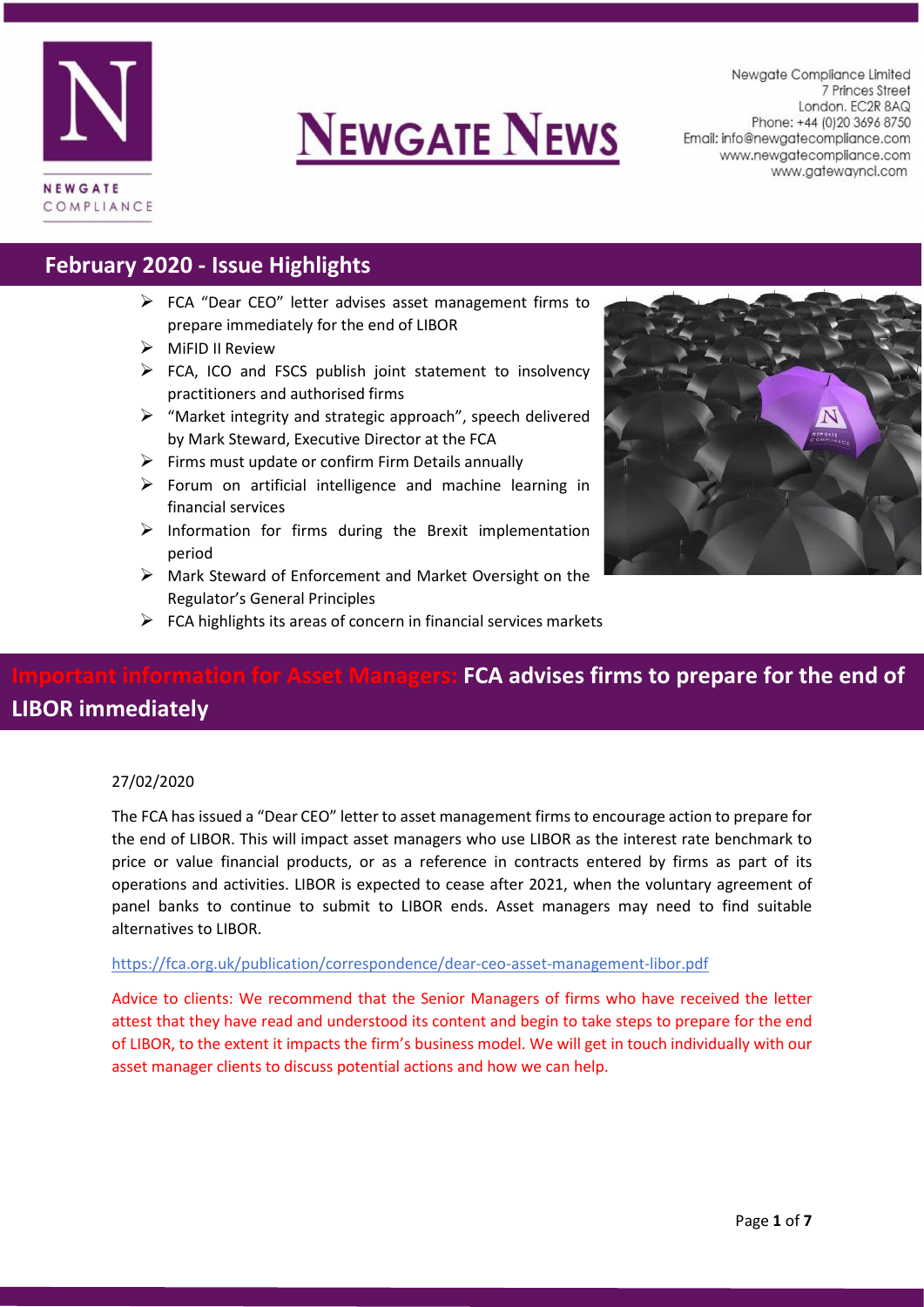



Newaate Compliance Limited 7 Princes Street London. EC2R 8AQ Phone: +44 (0) 20 3696 8750 Email: info@newgatecompliance.com www.newgatecompliance.com www.gatewayncl.com

### **Iormation for all firms: MiFID II Review**

#### 17/02/2020

MiFID II was implemented in January 2018, introducing a range of requirements with the aim to promote a more efficient, transparent and resilient financial system. The European Commission is seeking input from stakeholders on the effectiveness of the MiFID II and MiFIR reforms. The European Commission seeks to assess the overall functioning of the regime after two years of application and will present the Parliament and Council with a report on the operation of the new framework, together with a legislative proposal for reform. This consultation seeks to gather evidence on areas that should be targeted for reform and would welcome indications on how issues should be prioritised in a potential reform of the MiFID/MiFIR rulebook.

You can contribute to this consultation by filling in the online questionnaire in the link below. [https://ec.europa.eu/info/law/better-regulation/have-your-say/initiatives/12167-Review-of-the](https://ec.europa.eu/info/law/better-regulation/have-your-say/initiatives/12167-Review-of-the-regulatory-frameworkfor-investment-firms-and-market-operators-MiFID-2-1-/public-consultation)[regulatory-frameworkfor-investment-firms-and-market-operators-MiFID-2-1-/public-consultation](https://ec.europa.eu/info/law/better-regulation/have-your-say/initiatives/12167-Review-of-the-regulatory-frameworkfor-investment-firms-and-market-operators-MiFID-2-1-/public-consultation)

Advice to clients: Newgate will monitor any findings from this consultation and subsequent communications from the FCA in due course, with a view to advising on material changes to operating policies and procedures.

### **IL firms: FCA, ICO and FSCS publish joint statement**

#### 07/02/2020

The Financial Conduct Authority (FCA), the Information Commissioner's Office (ICO) and the Financial Services Compensation Scheme (FSCS) have published a joint statement warning Insolvency Practitioners (IPs) and FCA-authorised firms to be responsible when dealing with personal data. This is a result of the FCA's increasing awareness that some IPs and FCA authorised firms have attempted to sell clients' personal data to Claims Management Companies (CMCs) unlawfully. This can happen before or after a firm has gone into administration and where it is likely claims for compensation will be made to the FSCS. By passing on personal data, companies may be failing to meet their obligations under the Data Protection Act 2018 and the General Data Protection Regulation (GDPR). Any subsequent direct marketing calls, texts or emails carried out by CMCs may breach the Privacy and Electronic Communications Regulation 2003 (PECR).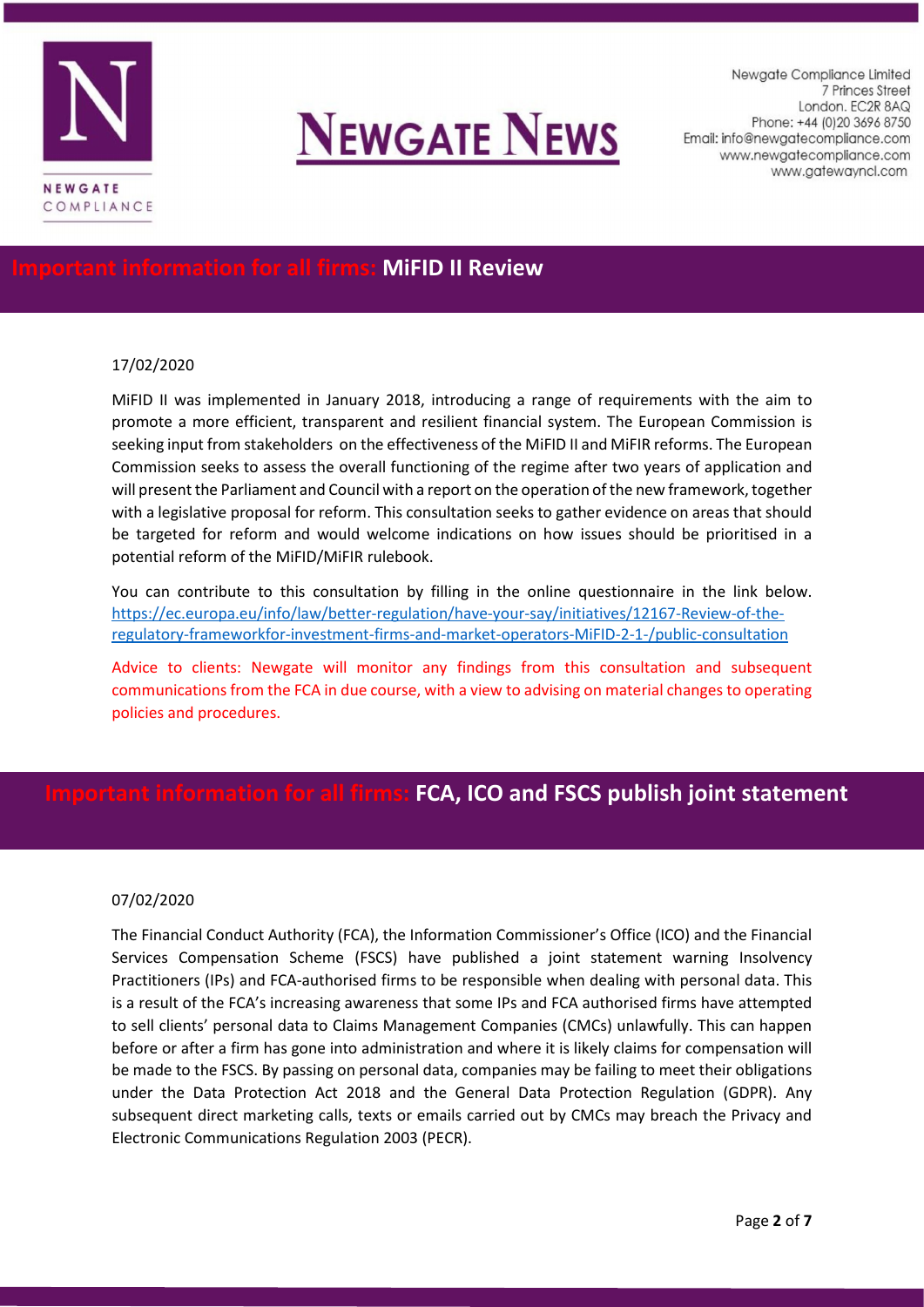



The FCA and ICO have jointly promised that where they identify breaches of the relevant data protection legislation or any other relevant parts of the FCA's Handbook, action will be taken.

[https://www.fca.org.uk/news/statements/fca-ico-and-fscs-publish-joint-statement-insolvency](https://www.fca.org.uk/news/statements/fca-ico-and-fscs-publish-joint-statement-insolvency-practitioners-and-authorised-firms)[practitioners-and-authorised-firms](https://www.fca.org.uk/news/statements/fca-ico-and-fscs-publish-joint-statement-insolvency-practitioners-and-authorised-firms)

Advice to clients: Clients are reminded to ensure that they are processing personal data on a lawful basis under GDPR. Please get in touch if you require a review of your GDPR framework.

## *IMarket integrity and strategic approach",* **speech delivered by Mark Steward at the FCA**

#### 07/02/2020

Mark Steward, the Financial Conduct Authority's (FCA) Executive Director of Enforcement and Market Oversight, delivered a speech at the 19<sup>th</sup> Annual Institute on Securities Regulation in Europe. The conference emphasised EU, UK and US's joint focus on marketing conduct surveillance and ongoing collaboration in creating strong and reliable markets.

Mr Steward noted of the 9.8 billion MiFID II transaction reports received by the FCA in 2019, 10% of these were received from the European Economic Area National Competent Authorities (EEA NCAs) via the EU's Transaction Reporting Exchange Mechanism (TREM). Similarly, the FCA shares around 70% of the reports received from UK firms with at least one other EEA NCA.

Mr Steward discussed the way that international collaboration has extended the possibilities for market surveillance, in particular because of the richer data now being ingested in the Markets Data Processor, including MiFID II data. The FCA have also developed a new additional metric called the Abnormal Trading Volume ratio (ATV). The ATV is calculated by observing movements in trading volumes of relevant securities that are the subject of an unexpected price sensitive announcement where there have not been other potentially price sensitive announcements. New insights into market cleanliness have resulted in the improved Market Cleanliness metric and the lowering ATV metric.

Mr Steward also noted the changing attitudes towards market manipulation. The FCA decided to ingest the equity order book into its Markets Data Processor because it is difficult to detect trading manipulation with transaction data alone. Mr Steward commented that increasingly manipulative trading is now easier to spot, and the proportion of investigation work is now split 60:40 between insider dealing and manipulation. Indeed, cases of market manipulation are increasingly complex in that they are not transactional or involving opportunistic trading, but instead it was noted that perpetrators now work in groups, in an organised way, using long-term sophisticated techniques. Mr Steward highlighted that the FCA is keen to take on such cases, despite their elaborate cover-up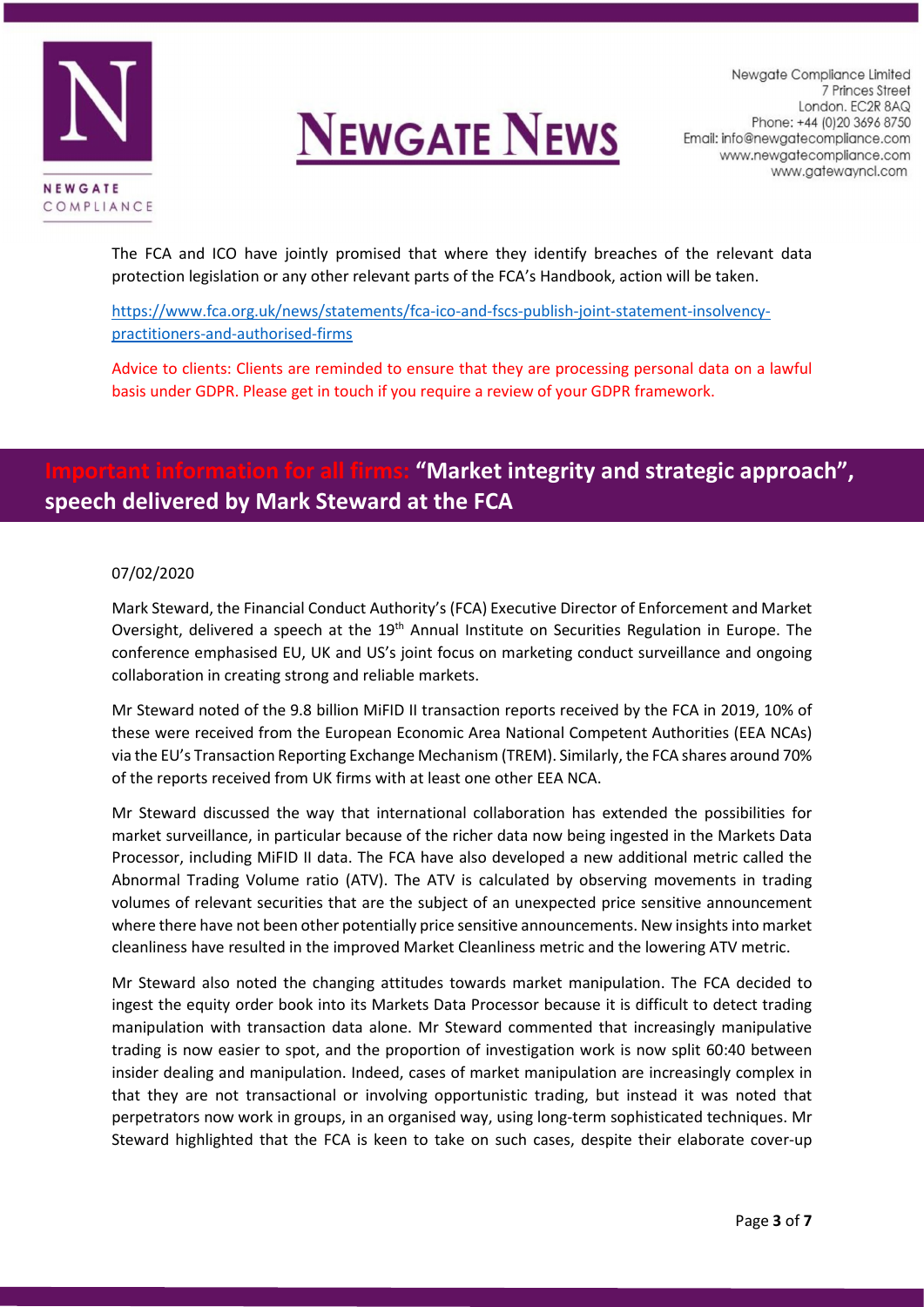

# **NEWGATE NEWS**

strategies and millions of digital pages, so to ensure the FCA's approach is not unduly narrow or limited.

<https://www.fca.org.uk/news/speeches/market-integrity-and-strategic-approach>

Advice to clients: Clients should note the FCA's continuing focus on market surveillance and that they are expected themselves to have systems and controls in place to internal identify and report suspicious orders and transactions carried out for its clients.

### *<u><b>Iormation for all firms: Firm Details must be updated annually</u>*

#### 23/01/2020

From the 31<sup>st</sup> January 2020, firms must check, amend or confirm the accuracy of their Firm Details annually, using the FCA's Connect portal. Firms will need to do this within 60 business days of their Accounting Reference Date (ARD).

Even if your firm details have not changed from the previous year, you will still need to log on to Connect and confirm that the details are accurate and up to date.

These rules are a requirement and failure to do so will be considered by the FCA as a breach of Principle 11 which states that firms must deal with its regulator in an *open and cooperative way and provide them with relevant information*.

<https://www.fca.org.uk/news/news-stories/firms-update-confirm-details-annually>

Advice to clients: Clients are encouraged to update their compliance timetables to factor in this action.

## **Important information for all firms: Forum on artificial intelligence and machine learning in financial services**

#### 23/01/2020

The Financial Conduct Authority (FCA) and the Bank of England have committed to undertake work to better understand how developments in artificial intelligence (AI) and machine learning (ML) are driving change in financial markets. This includes business models, products, services and consumer engagement. Building upon the report published in October 2019 on the application of AI/ML in UK financial services, the FCA and the Bank of England now wish to establish a forum to further construct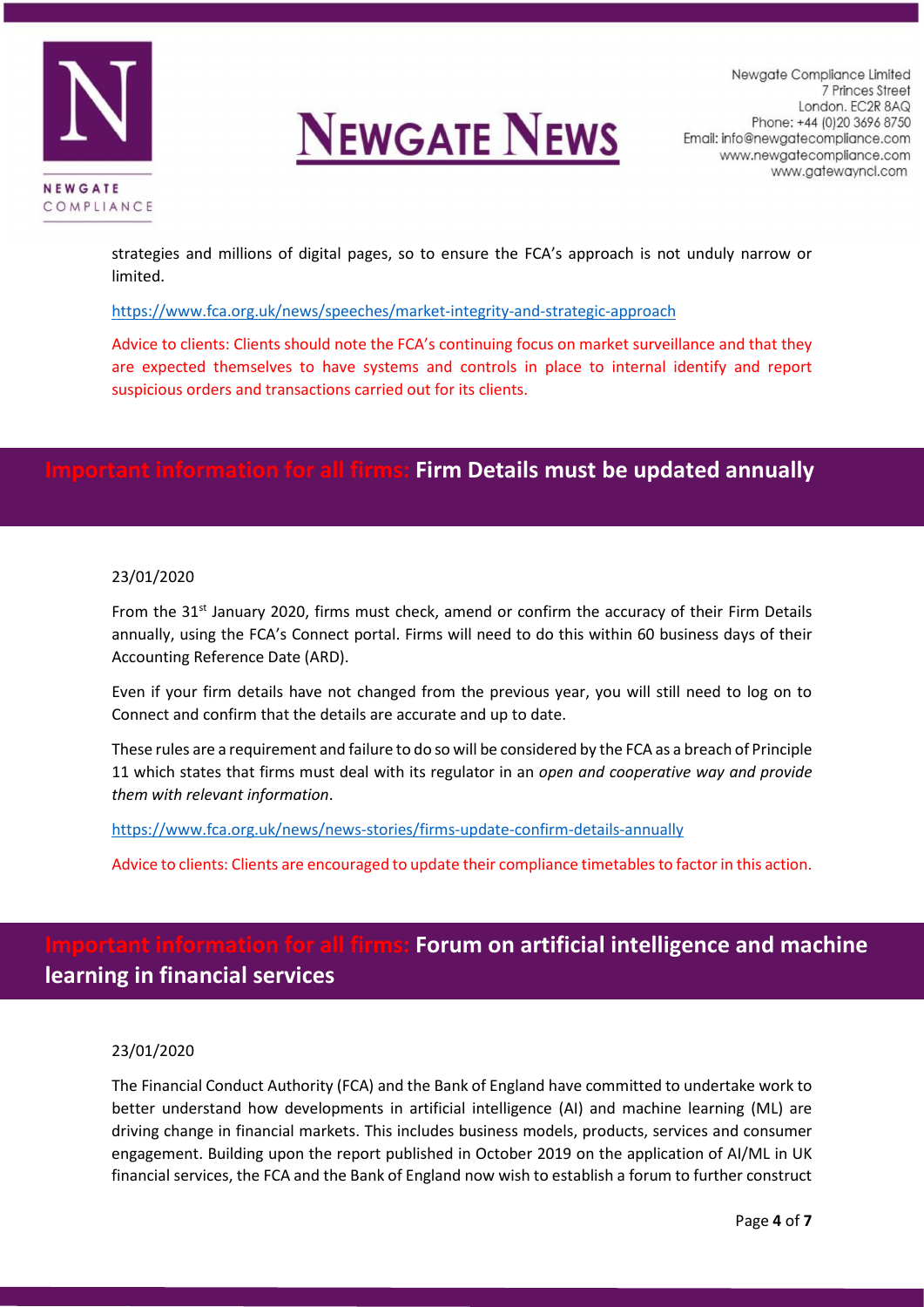

# **NEWGATE NEWS**

dialogue with the public and private sectors. This is to better understand the use and impact of AI/ML, including the potential benefits and constraints to deployment, as well as the risks associated with the application of AI/ML.

The Financial Services AI Public Private Forum (AIPPF) will explore means to support safe adoption of these technologies within financial services, and whether principles, guidance, regulation and/or industry good practice could support safe adoption of AI/ML.

The overall aim of the Forum is to:

- Share information and understand the practical challenges of using AI and ML within financial services;
- Gather views on potential areas where principles, guidance or good practice examples could be useful in supporting sage adoption of these technologies; and
- Consider whether ongoing industry input could be useful and what form this could take.

<https://www.fca.org.uk/news/news-stories/financial-services-ai-public-private-forum>

Advice to clients: Firms deploying such strategies should keep abreast of this work stream.

## *<u>Information for firms during the Brexit</u>* **implementation period**

#### 30/01/2020

As of the 31<sup>st</sup> January 2020, the UK entered an implementation period whilst the UK government and the European Union (EU) decide on an appropriate Brexit agreement. Until the 1<sup>st</sup> January 2021, EU law will continue to apply. Firms and funds will continue to benefit from passporting between the UK and EEA; consumer rights and protections derived from EU law will also remain in place.

Consequently, there is no change to the reporting obligations for firms which will continue in line with existing EU regulatory requirements. A window for EEA firms to notify the FCA that they want to use the Temporary Permissions Regime (TPR), or for fund managers to notify the FCA that they want to continue to market in the UK under the Temporary Marketing Permissions Regime (TMPR), closed on the 30<sup>th</sup> January 2020. Firms awaiting a response do not need to take any further action. More information for the reopening of the notification window will emerge later in 2020 to allow additional notifications to be made by firms and fund managers before the end of the implementation period.

[https://www.fca.org.uk/news/press-releases/information-firms-during-brexit-implementation](https://www.fca.org.uk/news/press-releases/information-firms-during-brexit-implementation-period)[period](https://www.fca.org.uk/news/press-releases/information-firms-during-brexit-implementation-period)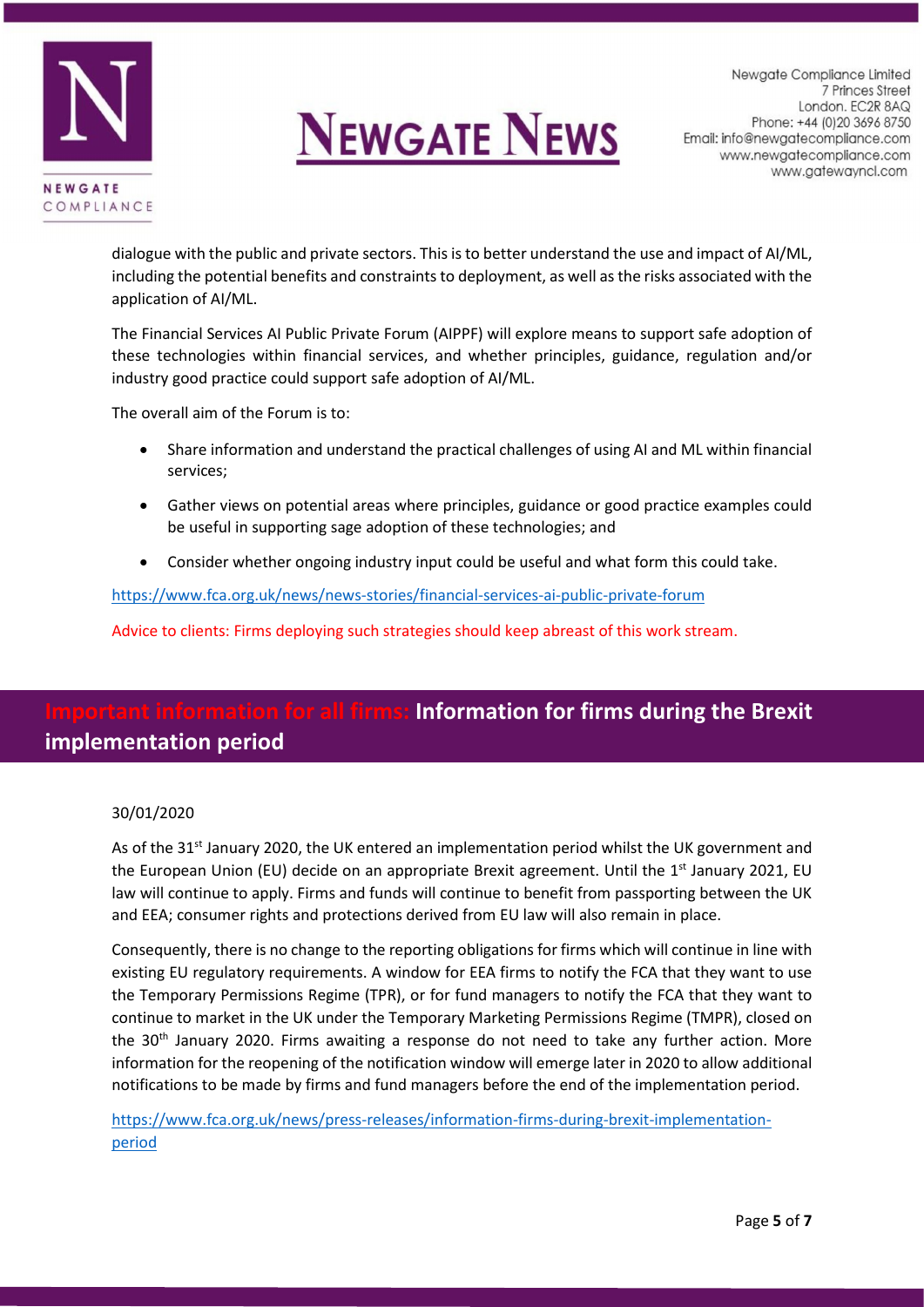



Newaate Compliance Limited 7 Princes Street London. EC2R 8AQ Phone: +44 (0) 20 3696 8750 Email: info@newgatecompliance.com www.newgatecompliance.com www.gatewayncl.com

Advice to clients: Clients need to continue to consider how Brexit will impact their business and what action they need to take to be ready for the 1<sup>st</sup> January 2021 to minimise risks to customers. Updates can be found on the FCA's dedicated Brexit webpages: [https://www.fca.org.uk/brexit.](https://www.fca.org.uk/brexit) Newgate will endeavour to keep clients notified of developments.

## **Executive Director of Enforcement and Market Oversight on the Regulator's General Principles**

#### 13/02/2020

Mark Steward, Executive Director of Enforcement and Market Oversight at the Financial Conduct Authority (FCA), has delivered a speech outlining the importance of the general Principles for Business for financial services firms in avoiding sanctions and penalties. In 2019, the FCA imposed financial penalties of over £310 million on firms that also paid or are paying over £231 million restitution.

Most of the cases involving financial penalties involved serious breaches of the general Principles for Business including:

- 1. Lack of skill, care and diligence including when the risk of harm to customers is obvious or clearly foreseeable;
- 2. Poor systems and controls whether they have not existed or have not been at all fit for purpose, exposing customers to harm or the risk of harm;
- 3. Poor judgment, especially in relation to the reporting of misconduct to the FCA and law enforcement authorities;
- 4. Unfair treatment of customers, usually where customers' interests are overridden or sidelined negligently or recklessly by poor sales or distribution practices.

Underlining these issues is the fact that neither firms nor senior management engaged directly or explicitly with the Principles for Businesses in deciding, carrying out or managing the conduct that led to the findings of breach. As such, compliance with these general Principles for Business remains key.

#### <https://www.fca.org.uk/news/speeches/penalties-remediation-and-our-general-principles>

Advice to clients: Clients are reminded that the FCA operate a Principles based, as well as rules based, approach to regulation. Clients are reminded that the firms need to adhere to the 11 Principles for Business. Please contact Newgate if you require training on these Principles for Business.